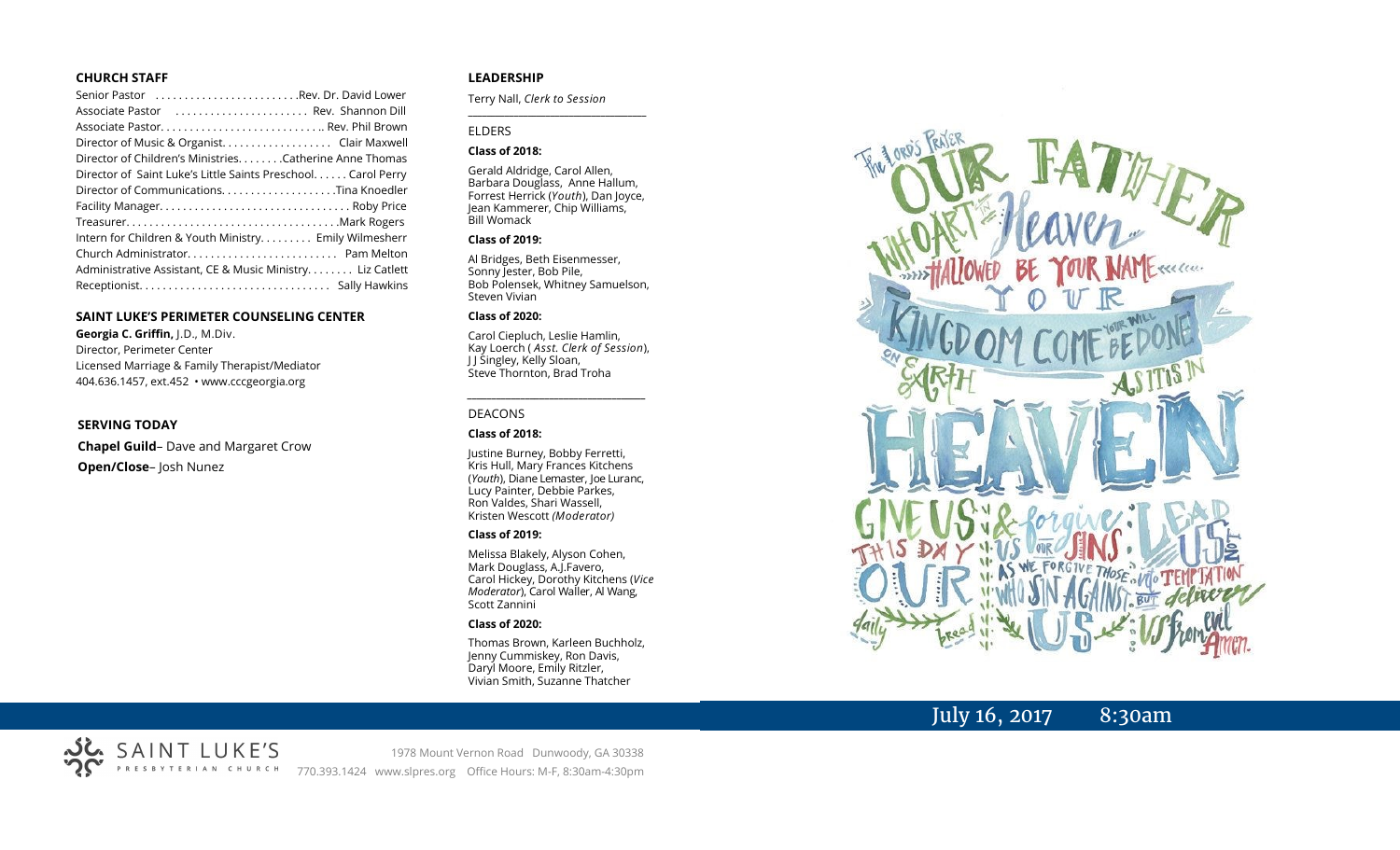

1978 Mount Vernon Road • Dunwoody, Georgia 30338 770.393.1424 • www.slpres.org

### **July 16, 2017**

Sixth Sunday after Pentecost

#### **Liturgical Color:** Green

*Green is used for all of the other time periods (called Ordinary Time) not marked by a specific festival or season.*

#### **SUNDAY SCHEDULE**

8:30am Chapel Communion Service 9:30am Sunday School 10:30am Sanctuary Worship Service *Nursery available at all services and Sunday School.*

#### MISSION

Responding to God's call and empowered by the Holy Spirit, we invite all to join us in knowing, serving, and sharing Jesus Christ here and around the world.

#### VISION

To be a beacon of faith, hope, and love– every member an active disciple in Christ's ministry.

### **WELCOME, GUESTS!**

We are delighted you are worshipping with us.

**DURING** the Welcome, please print the requested information on the Friendship Pad and pass the Friendship Pad down the pew.

**AFTER** the worship service, please join us outside the Chapel where our Pastors will be available to answer questions and provide you with a loaf of freshly-baked bread.

**FOR MORE** information about our programs, ministries or membership, please contact one of our Pastors at 770.393.1424, or visit our website: slpres.org.

#### **THAT ALL MAY WORSHIP**

**ASSISTIVE** hearing devices, large print hymnals, large print bulletins and back cushions are available. Please contact an usher for further assistance. **CHILDREN'S WORSHIP** buckets

and activity sheets are available on the table just outside the Chapel doors. For your convenience, there is a Family Restroom located in the hallway of the administrative offices, on the first floor, near the main lobby.

#### **END ZONE FEVER! COLLEGE FOOTBALL FORECAST WITH TONY BARNHART**— The

2017-2018 college football season is fast approaching and with it comes the Saint Luke's traditional August Men's Breakfast event. Tony Barnhart will be with us on August 5 (yes, one week earlier than usual) to get the football party started with his prognostications on just what we might expect from our favorite and not-so-favorite teams. Put on your college colors and come! Be informed! Be entertained! Enjoy a delicious breakfast! Make this goodtime experience another for your bank of good memories! Saint Luke's women and their guests are always welcome. Deadline for responding is Wednesday**,** August 2. Please RSVP to Daryl Moore, (H)770-395-6278, (M)404-993-6203, [ddmoore@yahoo.com.](mailto:ddmoore@yahoo.com)

#### **GATHER YOUR STUFF! ELECTRONICS**

**RECYCLING EVENT**— The date is being firmed up with the City of Dunwoody. We hope to be able to secure a Sunday in August, held on site at Saint Luke's. Please stay tuned for all of the details about this Saint Luke's Green Team sponsored event.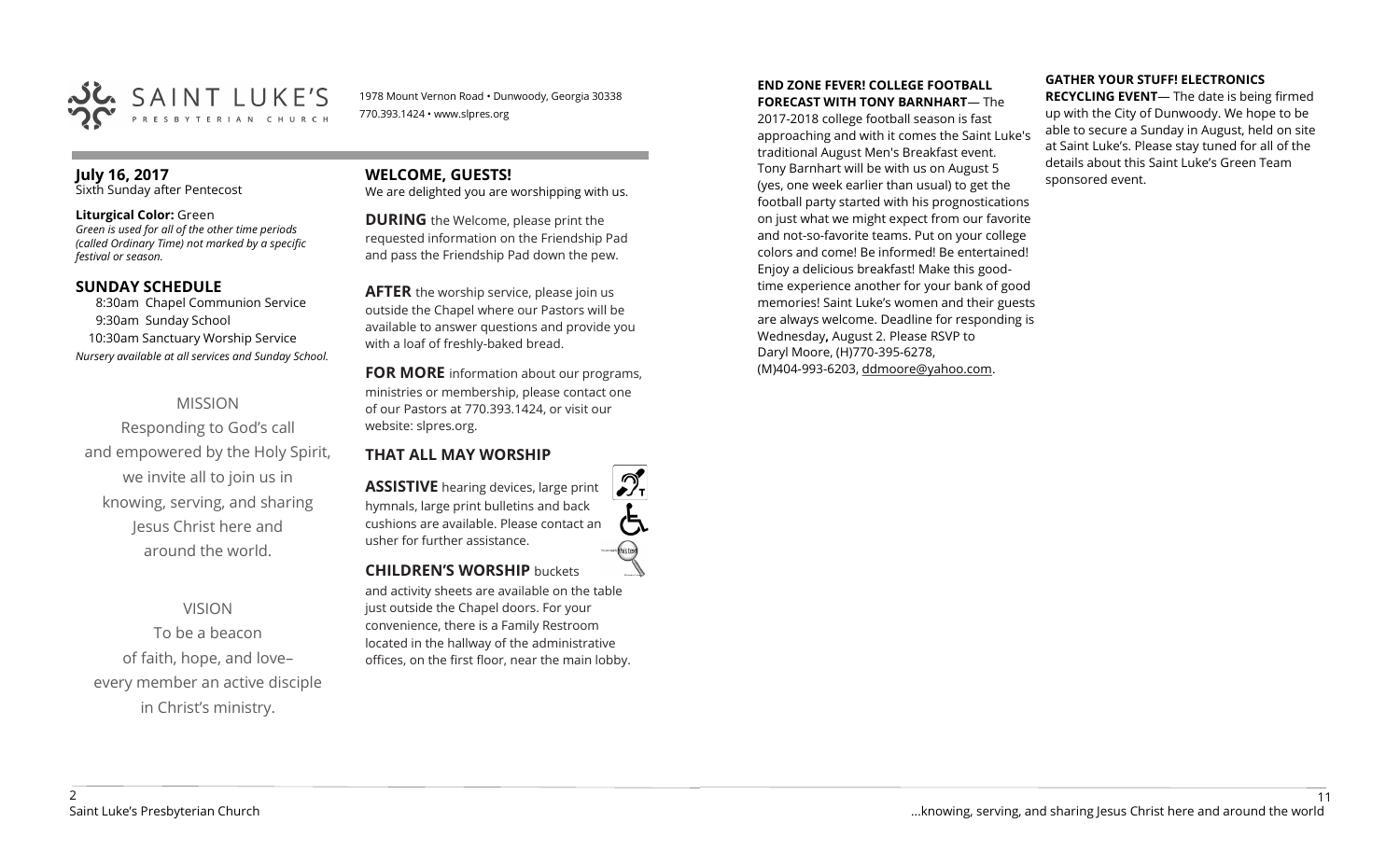### ADULT MINISTRY

**Shannon Dill shannondill@slpres.org / 770.393.1424 ext. 229**   $\_$  ,  $\_$  ,  $\_$  ,  $\_$  ,  $\_$  ,  $\_$  ,  $\_$  ,  $\_$  ,  $\_$  ,  $\_$  ,  $\_$  ,  $\_$  ,  $\_$  ,  $\_$  ,  $\_$  ,  $\_$  ,  $\_$  ,  $\_$  ,  $\_$  ,  $\_$ 

#### **ADULT SUMMER SUNDAY SCHOOL**

Classes will continue to meet between the worship services, 9:30-10:15am. Descriptions of current groups are available on our website (slpres.org) or http://bit.ly/AdultSundaySchool. Please join us!

- Seasons of the Spirit (**Room 231/233**) a study of the scripture lessons used in Sunday sermons.
- Soul Food (**Room 234/236)**  Study focuses on a variety of topics to illuminate our faith and understanding of the Christian life in this complicated world.
- Faith Foundations (**Room 232)**  Using the Kerygma study guides, this class explores Scripture, Christian Belief, and our faith with the goal of growing as Christian Disciples.
- FINCH (**Room 203)** Representing parents of children and youth, our studies hope to support and encourage you and your family. *(Does not meet in July)*

#### **FRIDAY MORNING MEN'S BIBLE STUDY**

Fellowship and Bible study every Friday from 6:40-8am in the Parlor with Dan Joyce.

#### **BIBLE STUDY: "WAYFARERS"**

Come join David, Shannon or Phil as this week's preacher leads a study of the scripture for the upcoming Sunday's worship. Meet on Wednesdays at 10am in the church library through June 28. Study will resume on July 26.

### YOUTH MINISTRY

**Phil Brown philbrown@slpres.org / 770.393.1424 ext. 238 Emily Wilmesherr emilywilmesherr@slpres.org/ 770.393.1424 ext. 234**   $\_$  ,  $\_$  ,  $\_$  ,  $\_$  ,  $\_$  ,  $\_$  ,  $\_$  ,  $\_$  ,  $\_$  ,  $\_$  ,  $\_$  ,  $\_$  ,  $\_$  ,  $\_$  ,  $\_$  ,  $\_$  ,  $\_$  ,  $\_$  ,  $\_$  ,  $\_$  ,  $\_$  ,  $\_$  ,  $\_$  ,  $\_$  ,  $\_$  ,  $\_$  ,  $\_$  ,  $\_$  ,  $\_$  ,  $\_$  ,  $\_$  ,  $\_$  ,  $\_$  ,  $\_$  ,  $\_$  ,  $\_$  ,  $\_$  ,

#### **YOUTH SUNDAY SCHOOL**

No Youth Sunday School this week

#### **BRAVES GAME AND NEEDTOBREATHE POST CONCERT**

This Sunday, July 16, the Braves play the Diamondbacks at 1:35pm. After the game there is a Needtobreathe concert. We will leave directly following the 10:30am worship service.

#### **In Preparation for Worship**

"The Christian faith is eschatological, always leaning into the future, standing on tiptoes, eager to see what God is bringing to birth among us."

 *~William H. Willimon*

| <b>Prelude</b>                   | Prelude Johann Sebastian Bach                                                                             |  |  |  |
|----------------------------------|-----------------------------------------------------------------------------------------------------------|--|--|--|
| <b>Welcome and Announcements</b> |                                                                                                           |  |  |  |
| Call to Worship*                 | Luke 11:2-4                                                                                               |  |  |  |
|                                  | Leader: As we gather today, we dare, as Jesus taught, to call to you,<br>and humble ourselves before you. |  |  |  |
|                                  | People: Our Father, who art in heaven, hallowed be your name.                                             |  |  |  |
|                                  | Leader: As we gather today, we seek your ways, not our own:                                               |  |  |  |
|                                  | People: Your Kingdom come.                                                                                |  |  |  |
|                                  | Leader: As we gather today, we acknowledge our need for you.                                              |  |  |  |
|                                  | People: Give us this day our daily bread.                                                                 |  |  |  |
|                                  | Leader: As we gather today, we confess our shortfalls, and plead for your keeping.                        |  |  |  |
|                                  | People: Forgive us our sins, as we ourselves forgive everyone indebted to us.                             |  |  |  |
| Leader:                          | And do not bring us into the time of trial.                                                               |  |  |  |
|                                  | People: For yours is the Kingdom, the power and the glory, forever. Amen.                                 |  |  |  |
| Hymn #270*                       | O Lord, You are My God and King JERUSALEM                                                                 |  |  |  |
|                                  |                                                                                                           |  |  |  |

### **Call to Confession\***

Leader: The Lord be with you. **People: And also with you.** Leader: Let us pray.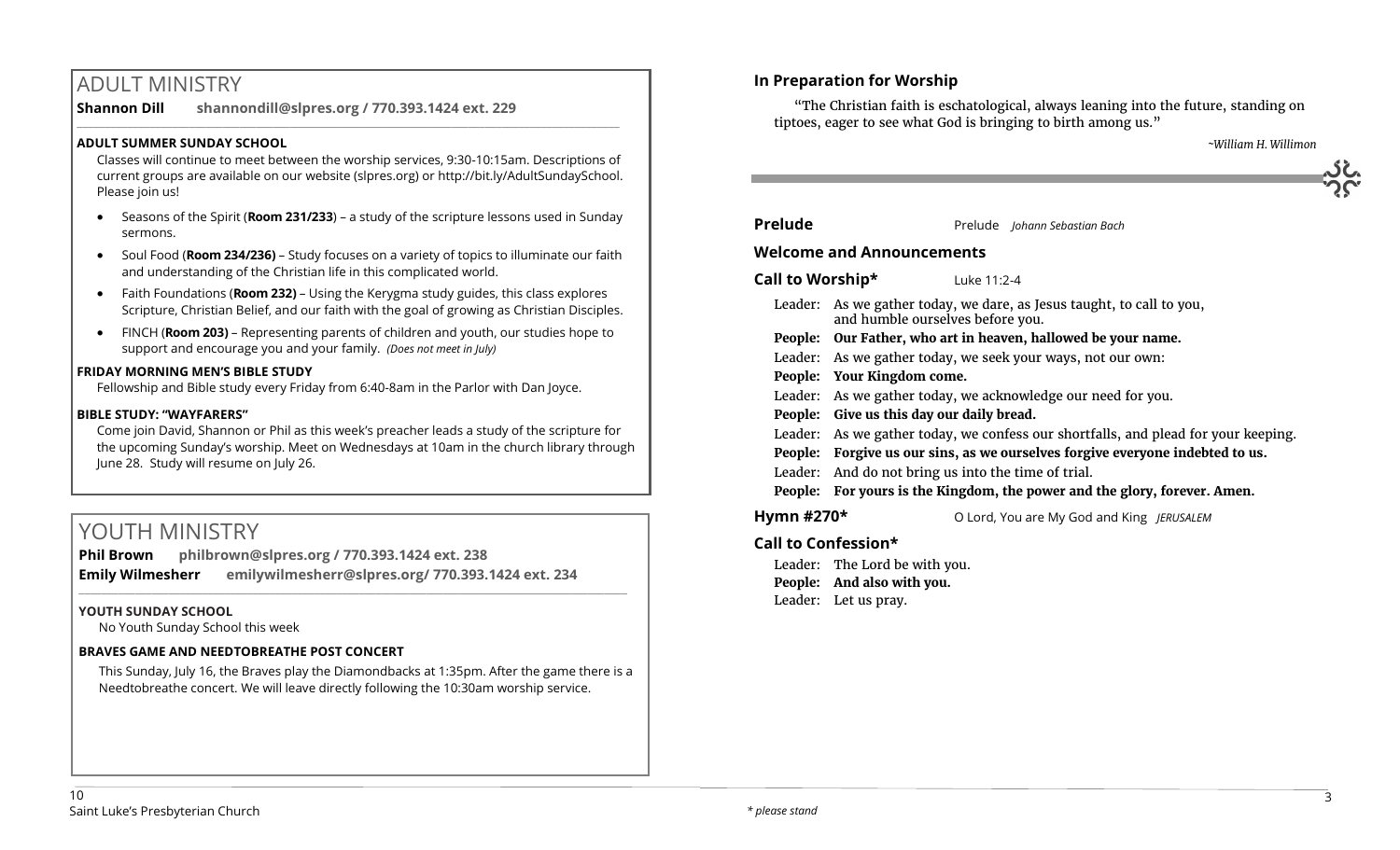#### **Prayer of Confession\***

#### **God of compassion,**

**in Jesus Christ you reveal the light of your glory and the genius of your love. But we turn away,** 

**distracted by our own plans and we lose sight of your vision for the Kingdom. We confess that we often speak and act when we should listen for your leading. We humbly confess that we neglect your call upon our lives.** 

**In your mercy, forgive us. Grant us wisdom to live in your light and follow in the way of your beloved Son, Jesus Christ. Hear now our silent prayers of confession…** *(Silence is kept for personal confession)* 

Leader: Lord, in Your mercy, **People: Hear our prayer. Amen.**

#### **Assurance of Forgiveness\***

#### **Song of Praise\***

**Praise the Lord, praise the Lord, let the earth hear God's voice! Praise the Lord, praise the Lord, let the people rejoice! O come to the Father through Jesus the Son, And give God the glory, great things God has done!** 

#### **Passing of the Peace of Christ\***

Leader: May the peace of Christ be with you. **People: And also with you.**

#### **Prayer for Illumination**

**Scripture Lesson** Luke 13:18-21, 17:20-21, *pages 76 and 80 of the New Testament* 

Leader: The Word of the Lord. **People: Thanks be to God.**

**Tell Us Our Story Catherine Anne Thomas Catherine Anne Thomas Catherine Anne Thomas** 

*Children are always welcome to stay in worship. If preferred, parents may take their child(ren) to the nursery.*

**Sermon** Thy Kingdom Come" Shannon Dill

#### **WANTED: HEROES FOR OUR CHILDREN**

Some exciting new changes are coming this fall in the learning opportunities we offer our preschool and elementary children. However, they can't make faith and friendship connections without lots of caring adult volunteers. We'll be providing more details in the coming weeks, but we ask that you begin to prayerfully consider how you may be able to help. Our needs will include:

- Sunday morning 3's, PreK and Kindergarten, 9:30am to 10:15am
- Sunday morning  $1^{st}$ ,  $2^{nd}$ , and  $3^{rd}$  grades, 9:30am to 10:15am
- $\bullet$  Sunday morning 4<sup>th</sup> and 5<sup>th</sup> grades, 9:30am to 10:15am
- Sunday morning Faithful Friends for Kindergarten and First Grade, during 10:30am worship after Tell Us Our Story
- Sunday morning Welcome Wagon, Infants through 2's, 10:15am to 11:30am
- Feast  $1^{st}$ ,  $2^{nd}$ , and  $3^{rd}$  grades, 6:30pm to 7:15pm
- $\bullet$  Feast 4<sup>th</sup> and 5<sup>th</sup> grades, 6:30pm to 7:15pm

We will provide all training and materials. We promise to keep it simple and make it fun. We guarantee you'll learn a lot about the Bible. We will work with your schedule and provide back-up when needed. We will celebrate when you say yes!

Contact [cathomas@slpres.org](mailto:cathomas@slpres.org) to say "I'm in!", "I'm thinking about it!", or "Tell me more!"

## MUSIC MINISTRY

**Clair Maxwell clairmaxwell@slpres.org / 770.393.1424 ext. 227**   $\_$  ,  $\_$  ,  $\_$  ,  $\_$  ,  $\_$  ,  $\_$  ,  $\_$  ,  $\_$  ,  $\_$  ,  $\_$  ,  $\_$  ,  $\_$  ,  $\_$  ,  $\_$  ,  $\_$  ,  $\_$  ,  $\_$  ,  $\_$  ,  $\_$  ,  $\_$  ,  $\_$  ,  $\_$  ,  $\_$  ,  $\_$  ,  $\_$  ,  $\_$  ,  $\_$  ,  $\_$  ,  $\_$  ,  $\_$  ,  $\_$  ,  $\_$  ,  $\_$  ,  $\_$  ,  $\_$  ,  $\_$  ,  $\_$  ,

#### **SUMMER MUSIC**

We are currently scheduling music for our summer worship services while our choirs take the summer off. If you play an instrument, take music lessons, or can't sing with the choirs during the year, this is your chance to share your gifts with the congregation. Music is needed at the 8:30 and 10:30am services from through August 20. All singers and instrumentalists are welcome and appreciated! Contact Clair Maxwell if interested.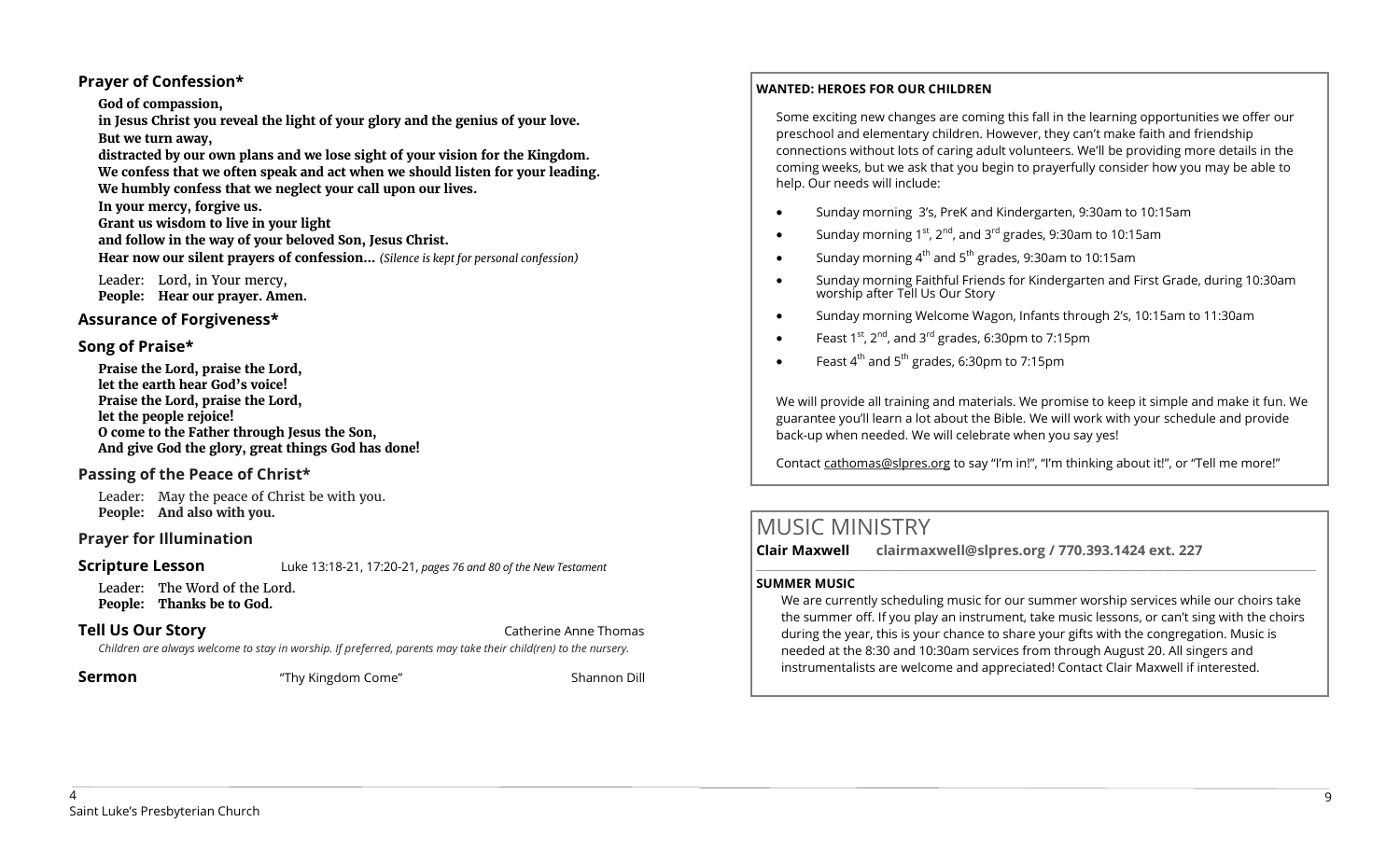## S P L A S H ! CHILDREN'S MINISTRIES

**Catherine Anne Thomas cathomas@slpres.org / 770.393.1424 ext. 228 \_\_\_\_\_\_\_\_\_\_\_\_\_\_\_\_\_\_\_\_\_\_\_\_\_\_\_\_\_\_\_\_\_\_\_\_\_\_\_\_\_\_\_\_\_\_\_\_\_\_\_\_\_\_\_\_\_\_\_\_\_\_\_\_\_\_\_\_\_\_\_\_\_\_\_\_\_\_\_\_\_\_\_\_\_\_\_\_\_\_\_\_\_\_\_\_\_\_\_\_\_\_\_\_\_\_\_** 

#### **UPCOMING EVENTS:**

**Sunday, July 30** – Join us for breakfast (kids and youth) and lunch (everybody) as we celebrate the ministry of Emily Wilmesherr!

**Friday, August 4** – Elementary kids and their families are invited to "Gear Up For School" with a fun night of family games. Great Hall, 7pm to 8:30pm.

**Sunday, August 6** – Blessing of the Backpacks at both 8:30am and 10:30am worship. Bring your school backpack for a special blessing. We'll also collect extra school supplies for the Community Assistance Center (CAC) , or you can donate in advance via their web link: https://tinyurl.com/CAC-Tools-for-Schools.

**Sunday, August 27** – Annual Pancake Kickoff, Children's Wax Museum (details below), and the unveiling of our incredible Bible Timeline installation! Breakfast begins in the Great Hall at 9am and continues until 10:15am.

**Sunday, September 3** – Movie Morning! Children in PreK and Kindergarten will enjoy "Mischief Sunday" in Room 121; kids in Grades 1 – 5 will love "Clive and Ian's Wonder Blimp of Knowledge"!

**Sunday, September 10** – First morning of Sunday School fun for children, 9:30am to 10:15am Get ready for some fun changes!

**Wednesday, September 20** – First Night of Feast! Children's Choirs begin rehearsals, delicious family dinners are back, and engaging new classes debut for all ages!

#### **CHILDREN'S WAX MUSEUM: BIBLE TIMELINE EDITION!**

This year our ever-popular Children's Wax Museum will serve as the "entry exhibit" to the brand-new Saint Luke's Bible Timeline! Each child who participates will give a "sneak peek" of a real person who was an important part of God's great story in the Old Testament. It's easy to participate: just sign up for a part in the main lobby, go home and learn a few key facts about what that person did to help God, then come on August 27 ready to "say your piece"! It can be one sentence or it can be three…just a brief "blurb" is fine. You'll say it to each group that stops to see you, so don't make it too long! A selection of costumes will be provided if you need one - you'll get an email about that once you have signed up. Questions? Email [cathomas@slpres.org.](mailto:cathomas@slpres.org)

Affirmation of Faith<sup>\*</sup> An excerpt from A Brief Statement of Faith **In life and death we belong to God. Through the grace of our Lord Jesus Christ, the love of God, and the communion of the Holy Spirit, we trust in the one triune God, the Holy One of Israel, whom alone we worship and serve. We trust in Jesus Christ, fully human, fully God. Jesus proclaimed the reign of God: preaching good news to the poor and release to the captives, teaching by word and deed and blessing the children, healing the sick and binding up the brokenhearted, eating with outcasts, forgiving sinners, and calling all to repent and believe the gospel. We trust in God the Holy Spirit, everywhere the giver and renewer of life. The Spirit justifies us by grace through faith, sets us free to accept ourselves and to love God and neighbor, and binds us together with all believers in the one body of Christ, the church. In a broken and fearful world the Spirit gives us courage to pray without ceasing, to witness among all peoples to Christ as Lord and Savior, to unmask idolatries in church and culture, to hear the voices of peoples long silenced, and to work with others for justice, freedom, and peace. In gratitude to God, empowered by the Spirit, we strive to serve Christ in our daily tasks and to live holy and joyful lives, even as we watch for God's new heaven and new earth, praying, "Come, Lord Jesus!" Glory be to the Father, and to the Son, and to the Holy Spirit. Amen.**